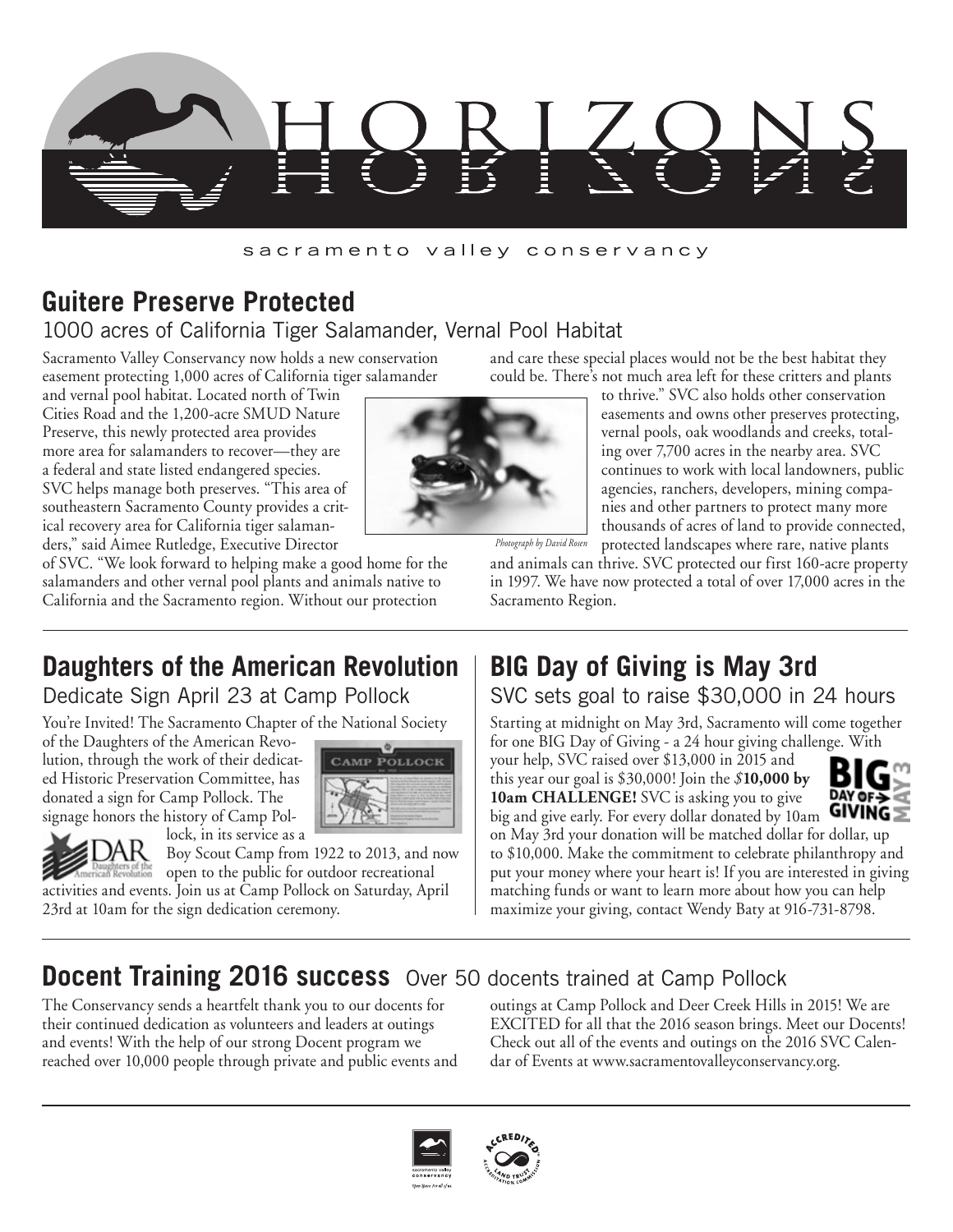

#### sacramento valley conservancy

Open Space. For all of us.

#### **BOARD OF TRUSTEES**

Cassie Gilson *Co-President* Curtis Fossum *Co-President* Robert Slobe *Secretary* Mike Deutsch *Treasurer* Cydney Bender-Reents Rob Donlan Kate Hart Robert Jones Chris Unkel Jay Ziegler **EMERITUS TRUSTEES** Russell Austin Lynn Sadler Dick Troy **ADVISORY COUNCIL** Beverly Sandeen **STAFF** Aimee B. Rutledge *Executive Director* Wendy Baty *Administrative Director* Lucie Adams *Stewardship Director* Kelly Hopkins *Communications & Marketing Director* Paulette Burgess *Administrative Assistant* Gina Silvernale *Outreach Coordinator* Fred Tracy *Program Assistant* Matthew Gaylord *Program Assistant* Juan Carlos Beus *Program Assist & Camp Pollock Caretaker* Harpreet Gidha *Accounting & Administrative Assistant* Fred Strickland *Program Assistant* MAILING ADDRESS P.O. Box 163351 Sacramento, CA 95816

Phone (916) 731-8798 Fax (916) 924-3803

info@sacramentovalleyconservancy.org

Nonprofit ID 68-0256214

Spring 2016

# **Backyard Bird Count**

4 days and more than 40 species of birds

The 2016 Great Backyard Bird Count (GBBC) was February 12-15. First launched in 1998, the GBBC was the first online citizen science project to collect data on wild birds and to display the results in real time. Bird watchers visited DCH and Pollock properties and then submitted their checklists online to the Cornell Laboratory of Ornithology. At Camp Pollock birders recorded 23 species of birds varying from hawks to humming birds. Birders at Deer Creek Hills recorded 41 species including a golden eagle and six different species of woodpeckers. Explore this year's result online at gbbc.birdcount.org. Visit the Explore Data tab and enter our region as Sacramento, CA USA, then click the Hotspots tab. DCH is 15 in the Hotspot List and Camp Pollock is 30. To get a list of the

observed birds click on the site name and the list will be displayed. You can download the list and have it with you the next time you visit the properties. SVC wants to



*Docent Lisa Couper, DVM*

keep your birding interests growing so join us for a variety of birding events at Camp Pollock and Deer Creek Hills this year. On April 17 we explore an Introduction to Bird Language at Camp Pollock. Enjoy the variety of habitats at Deer Creek Hills on guided bird walks Saturdays throughout March, April and May. Remember to sign up on the website so we know you will be joining us. And of course, plan on joining us next year for the 2017 Great Backyard Bird Count.

# **Earth Day Celebration at Camp Pollock**

Local bands play concert benefiting Open Space

The Sacramento Valley Conservancy is pleased to announce an Earth Day celebration and benefit concert to take place from Noon – 6 pm on Saturday, April 23 at Camp Pollock. The family-friendly, dog-friendly event will feature live music from local artists, local craft brew, food trucks and more! Live music by The Stoneberries, followed by Proxy Moon, The Remainders and Walking Spanish, Nevada City's own Achilles Wheel. The event will be MC'd by Sacramento local music aficionado Marty Taters. The Roseville Brewing Company and Two Rivers Cider will be there to pour delicious craft brews, and the Cali Love food truck will be on-site to serve up fresh, delectable grub and non-alcoholic beverages. Please, no outside food or beverage will be allowed. Bring the family. Bring the dog. Come celebrate the earth and all there is to love about Sacramento with local music, local brews and local food. This intimate, family-friendly event is limited to 200 people, so don't wait! Tickets are \$16, children under 10 and dogs are free and parking is free. For more information or to purchase tickets, visit www.sacramentovalleyconservancy.org or call 916-974-4330.

### **2016 Riverside Concerts Announced** Series features local bands in a casual outdoor environment

The Riverside Concert Series at Camp Pollock begins April 7. Bring your own picnic basket & blanket or camp chairs! Tables are first come, first serve. Enjoy S'mores compliments of Sierra Service Project. Concerts are held every first Thursday of the month from 6 - 8pm, April through September. No charge to attend and no charge for parking.

| Home By Dark Thursday, April 7         |
|----------------------------------------|
| Cat's Meow. Thursday, May 5            |
| It's About Time. Thursday, June 2      |
| Larisa Bryski & Crew Thursday, June 16 |
| Sac Youth Jazz Band Thursday, July 7   |
| Hot Break Thursday, August 4           |
| Oh the Band Thursday, September 1      |

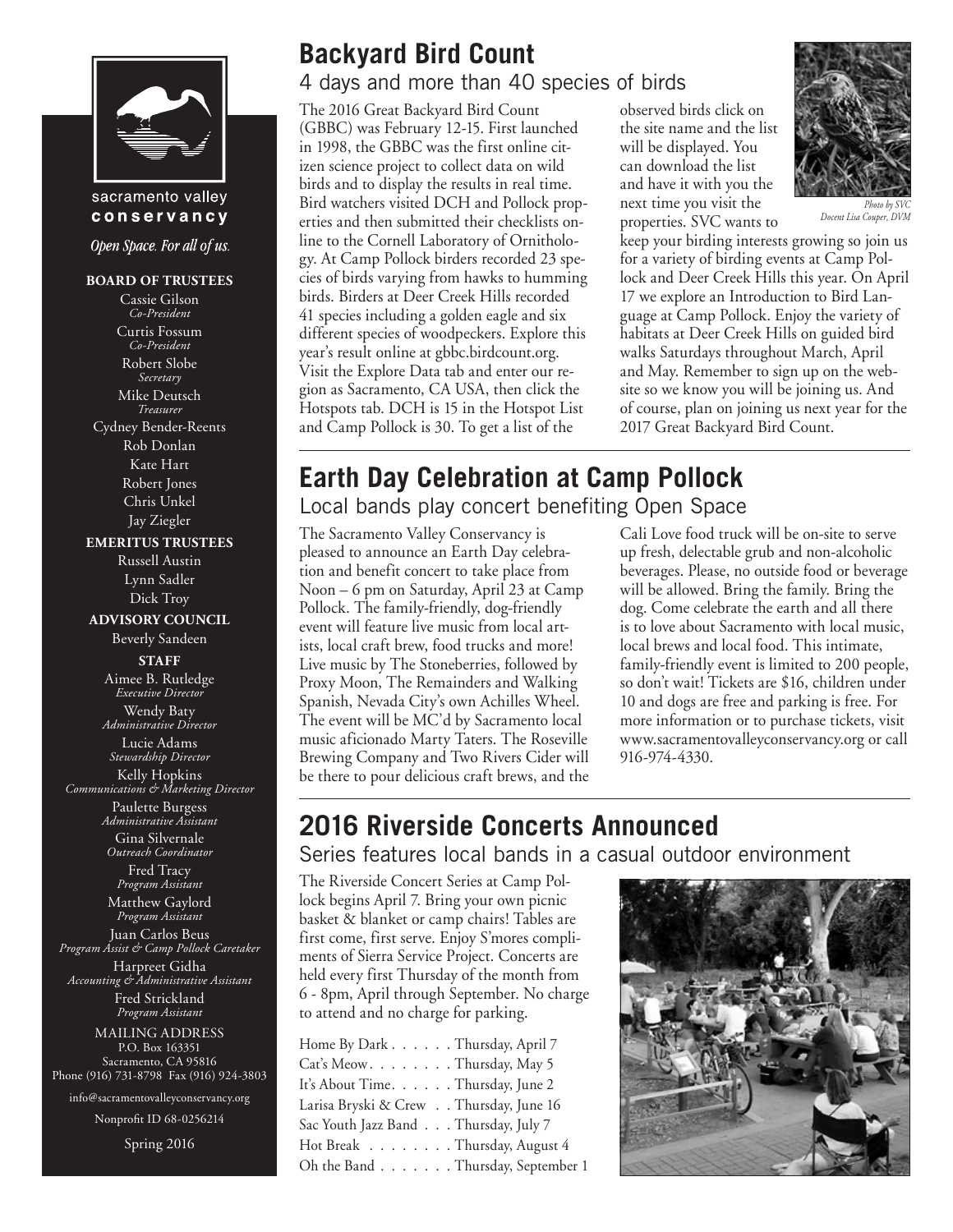# **Thanks Sierra Service Project**

## Del Paso Partnerships - 4 years of volunteering at Camp Pollock

Over a series of 4 days this winter, youth and adults from all over northern and central California came to Camp Pollock with Sierra Service Project (SSP). The volunteers came to learn new skills and share in the work of restoring the natural habitat of Lower American River riparian corridor. Tasks included trail



clearing, riverbank erosion control, cleaning the OA room in the Lodge in preparation of the remodel, moving materials to and organizing the warehouse, planting native wildflowers, building propagation tables, and weed-proofing the well enclosure. Located minutes from Camp Pollock,

on Del Paso Boulevard, SSP's mission is: "Building faith and strengthening communities through service to others." Sierra Service Project has provided opportunities for youth and young adults to grow their faith and serve others in meaningful ways for four decades. More at sierraserviceproject.org

*We at SVC are extremely grateful for the hard work that these youth and their adult leaders have put into making Camp Pollock and the other places they serve better. In addition to the hundreds of hours that the organization has put into Camp Pollock,* 



*SSP sponsored the Riverside Concert Series in 2015 as our s'mores provider and commits to donating some more s'mores in 2016. SSP has been a dedicated partner to the Conservancy at Pollock since 2013. Thanks SSP for all you do! Photo by Joy Brawn*

# **GlampOut is June 25th 2016!**

SVC's overnight camp-out benefit event

GlampOut 2016 will be held at Camp Pollock on Saturday, June 25th. Join us for stand-up paddle boarding, dinner, stargazing, campfire songs, s'mores, an overnight camp-out and much MORE. It's fun for the whole family in support of a great cause.





*Gifts to the Sacramento Valley Conservancy are tax deductible. If you would like more information,please call (916)731.8798 or email us at info@sacramentovalleyconservancy.org*

#### Here is my tax deductible donation of:

❑ *\$1,000* ❑ *\$500* ❑ *\$250* ❑ *\$100* ❑ *\$35* ❑ *\$20* ❑ *Other*

Name experience and the contract of the contract of the contract of the contract of the contract of the contract of the contract of the contract of the contract of the contract of the contract of the contract of the contra

Company/Title Company of the Company of the Company of the Company of the Company of the Company of the Company

 $City$   $Zip$ Home Phone **State Contract Contract Contract Contract Contract Contract Contract Contract Contract Contract Contract Contract Contract Contract Contract Contract Contract Contract Contract Contract Contract Contract Contra** 

Work Phone **Washington** 

Email **Exercise Exercise Exercise Service Service** Service Service Service Service Service Service Service Service

Contact me about: Planned Giving ■ Becoming a Volunteer



THANK YOU.

sacramento valley conservancy

Open Space. For all of us.